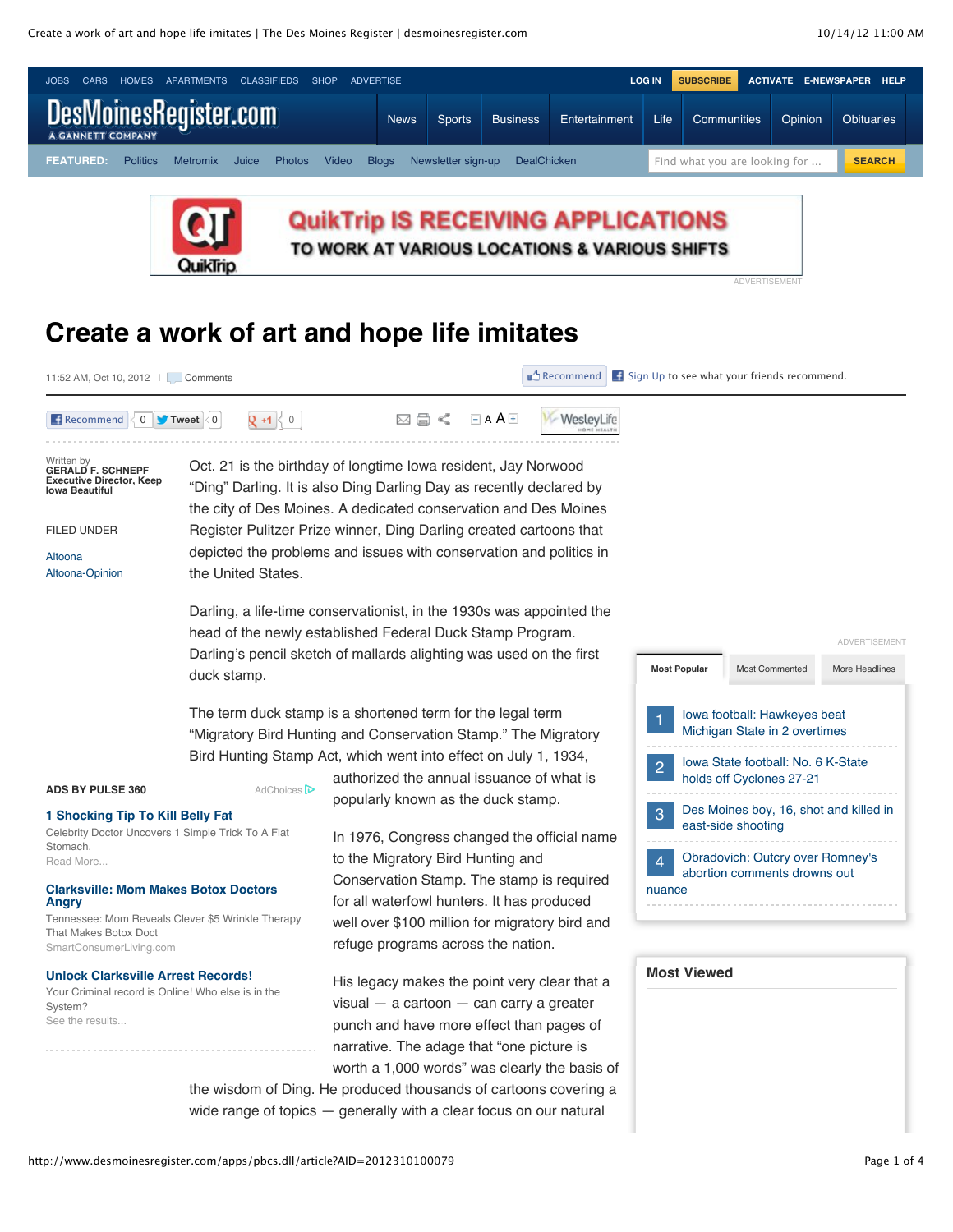resources.

Unrelated but clearly relevant is another key date and event, six days later, on Oct. 27 we celebrate Make a Difference Day. These two events clearly indicate how the visual works of Ding Darling have and continue to "make a difference" in our lives.

A film on the life and work of Ding Darling will be premiered at the Temple for the Performing Arts in downtown Des Moines on Oct. 23.

The challenge to all of us is to get out our pencils, pens, cameras or paint brushes, and create visuals of how we want the world to be influence others with an image! You too can make a difference.

**Gerald F. Schnepf is executive director of Keep Iowa Beautiful. Contact him by phone at 515-323-6507 or email at [gschnepf@keepiowabeautiful.com](mailto:gschnepf@keepiowabeautiful.com), or visit [www.keepiowabeautiful.com](http://www.keepiowabeautiful.com/).**



**PHOTO GALLERIES**





[Cyclodrome at Iowa](http://www.desmoinesregister.com/apps/pbcs.dll/gallery?Avis=D2&Dato=20110706&Kategori=NEWS&Lopenr=107060806&Ref=PH&Params=Itemnr%3D1&Item=1) **State** 

[On the street](http://www.desmoinesregister.com/apps/pbcs.dll/gallery?Avis=D2&Dato=20120918&Kategori=JUICE01&Lopenr=309180123&Ref=PH&Params=Itemnr=1&nclick_check=1)

**[Homes for Sale](http://googleads.g.doubleclick.net/aclk?sa=l&ai=CTWbvGOB6UIWjNsq1sQfmhoCABtHrjLkE6bjCj0zR996MaRABINKvshxQgJfWugZgyd7VjOCk0BSgAa-QhcMDyAEBqAMByAPfBKoEpwFP0JXxAyivdCja9lCW9xieGDRjyl0_bYGxi68pAGMoOMAbhf1AQkKfcISqMQhdf8XcefNTPhUT2jmtO0TmFGn2nrH67Kr26iKy33o40oZ9gDW4jFXG--7LQhgWF2-BXQcDZm741Kcy3yUSHgz51211R2a-tvl-C-uXgtJDicra6bC4sb_i8XxzjD93WAysfbrDFpesnpPArsQfjhlVtK66fZcbLOnG-g&num=1&sig=AOD64_0g2RS5xB7TjPhs-d6ccxdM_ASIUw&client=ca-pub-2194040235099739&adurl=http://www.remax-tennessee.com)** Your New Home is Here Visit RE/MAX® Today and Search www.remax-tennessee.comAdChoices [D

#### **[View Comments](http://www.desmoinesregister.com/comments/article/20121010/ALTOONA05/310100079/Create-work-art-hope-life-imitates)** | **[Share your thoughts »](http://www.desmoinesregister.com/comments/article/20121010/ALTOONA05/310100079/Create-work-art-hope-life-imitates)**

#### **TOP VIDEO PICKS YOU MIGHT BE INTERESTED IN** [selected by Taboola](http://services.taboolasyndication.com/publisher/gannett-desmoinesregister/rbox?item-id=/article/20121010/altoona05/310100079/create-work-art-hope-life-imitates)



Lauri Mihalovich speaks [at Des Moines school b…](http://www.desmoinesregister.com/videonetwork/1873996232001?odyssey=mod%7Ctvideo%7Carticle) Oct 2, 2012



[Coach Tom Mihalovich](http://www.desmoinesregister.com/videonetwork/1892556496001?odyssey=mod%7Ctvideo%7Carticle) Oct 10, 2012



[Football tossed like bridal](http://www.desmoinesregister.com/videonetwork/1873925042001?odyssey=mod%7Ctvideo%7Carticle) bouquet wins game Oct 2, 2012

[Iowa State football: Running](http://www.desmoinesregister.com/article/20121013/SPORTS020602/121011017/Iowa-State-football-Running-game-hits-brick-wall-against-Wildcats) game hits brick wall against Wildcats (DesMoinesRegister.com)

[Iowa teacher charged with](http://www.desmoinesregister.com/article/20121003/NEWS/310030073/1001/) giving booze to student (DesMoinesRegister.com)

[The Hilgenberg family wrestles](http://www.desmoinesregister.com/article/20121006/SPORTS/121006004/The-Hilgenberg-family-wrestles-true-cause-Wally-s-death) with the true cause of Wally's death (DesMoinesRegister.com)

Iowa State football: No. 6 K-[State holds off Cyclones 27-21](http://www.desmoinesregister.com/article/20121013/SPORTS020602/310130012/Iowa-State-football-No-6-K-State-holds-off-Cyclones-27-21) (DesMoinesRegister.com)

[Register Exclusive: Janna Ryan,](http://www.desmoinesregister.com/article/20121002/NEWS09/121002037/Register-Exclusive-Janna-Ryan-wife-Paul-Ryan-revisits-childhood-memories-Clinton) wife of Paul Ryan, revisits childhood memories in Clinton (DesMoinesRegister.com)

[Your 2 Cents' Worth: Sunday,](http://www.desmoinesregister.com/article/20121014/OPINION/310140064/Your-2-Cents-Worth-Sunday-October-14-2012) October 14, 2012 (DesMoinesRegister.com)

**SPONSORED LINKS**

[Big Bird, Small President](http://online.wsj.com/article/SB10000872396390443982904578046671220961776.html) (WSJ.com)

[Your Child's Breakfast, courtesy](http://www.youtube.com/watch?feature=youtu.be&v=AuzsUZEQoQM) of Walmart (YouTube)

[The 19 Richest People in](http://www.thefiscaltimes.com/Media/Slideshow/2012/10/07/The-19-Richest-People-in-Congress.aspx) Congress (www.thefiscaltimes.com)

[The Most-Spoiled Children in](https://www.citibank.com/womenandco/grapevine/the-most-spoiled-children-in-the-us-live-in.jsp) the U.S. Live in… (Women&Co.)

[Friday Funnies! 5 Jokes About](http://www.bankruptingamerica.org/friday-funnies-5-jokes-about-the-economy-67/) the Economy (Bankrupting America)

[Billionaire Has Choice Words for](http://www.moneynews.com/StreetTalk/Trump-Obama-Stupid-Country/2012/06/15/id/442491?PROMO_CODE=F354-1) **Obama** (Moneynews)

[\[?\]](http://www.desmoinesregister.com/apps/pbcs.dll/article?AID=2012310100079#)



ADVERTISEMENT